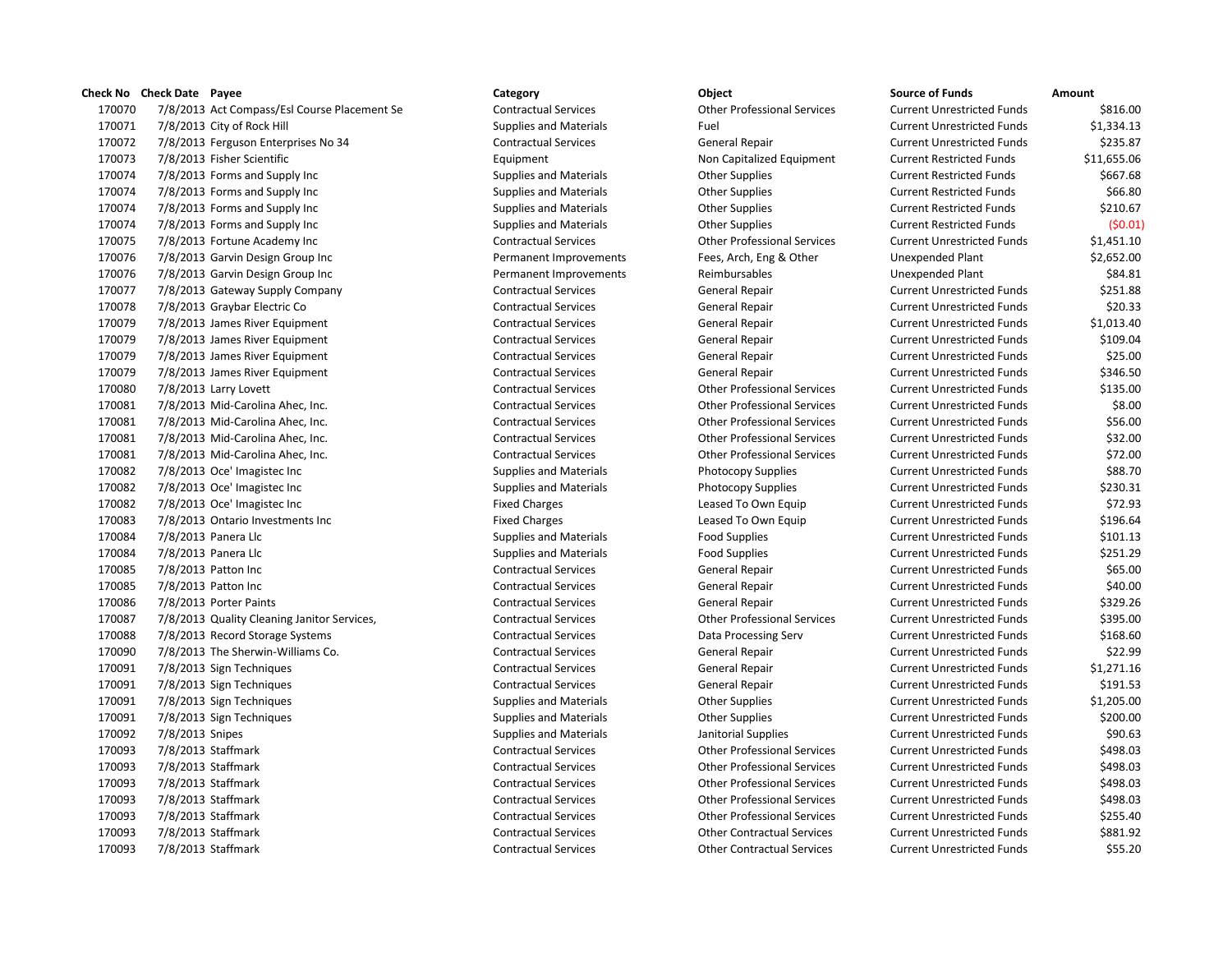7/8/2013 Staffmark Contractual Services Other Professional Services Current Unrestricted Funds \$255.40 7/8/2013 Staffmark Contractual Services Other Contractual Services Current Unrestricted Funds \$1,168.96 7/8/2013 Staffmark Contractual Services Other Contractual Services Current Unrestricted Funds \$255.40 7/8/2013 Staffmark Contractual Services Other Contractual Services Current Unrestricted Funds \$1,168.96 7/8/2013 Staffmark Contractual Services Other Professional Services Current Unrestricted Funds \$255.40 7/8/2013 Staffmark Contractual Services Other Contractual Services Current Unrestricted Funds \$255.40 7/8/2013 Staffmark Contractual Services Other Contractual Services Current Unrestricted Funds \$1,146.88 7/8/2013 Stericycle Inc Contractual Services Other Professional Services Current Unrestricted Funds \$118.03 7/8/2013 Stericycle Inc Contractual Services Other Professional Services Current Unrestricted Funds \$16.87 7/8/2013 Stericycle Inc Contractual Services Other Professional Services Current Unrestricted Funds \$202.33 7/8/2013 Unifirst Corporation Contractual Services Other Professional Services Current Unrestricted Funds \$59.95 7/8/2013 West Group Equipment Library Books, Maps & Film Current Unrestricted Funds \$472.80 170098 7/8/2013 White Office Furniture Supplies and Materials Current Unrestricted Funds Stupplies Current Unrestricted Funds \$11,739.50 170098 7/8/2013 White Office Furniture 19th Supplies and Materials Current Unrestricted Funds 514,066.00 170098 7/8/2013 White Office Furniture Supplies and Materials Current Unrestricted Funds 54,238.00 170098 7/8/2013 White Office Furniture Supplies and Materials Current Unrestricted Funds 5572.00 170098 7/8/2013 White Office Furniture Supplies and Materials Current Unrestricted Funds 51,382.00 7/8/2013 Ellucian Inc Contractual Services Other Professional Services Current Unrestricted Funds \$675.00 7/8/2013 Sc Department of Motor Vehicles Travel In State Registration Fee Current Unrestricted Funds \$800.00 7/8/2013 4IMPRINT Contractual Services Advertising Current Unrestricted Funds \$1,813.34 7/8/2013 A D C Engineering, Inc Permanent Improvements Fees, Arch, Eng & Other Master Plan \$14,100.00 7/8/2013 A D C Engineering, Inc Permanent Improvements Reimbursables Master Plan \$1,216.90 170130 7/8/2013 Alsco Supplies and Materials Major Supplies Major Supplies Current Unrestricted Funds \$26.75 170130 7/8/2013 Alsco Supplies and Materials Materials Major Supplies Major Supplies Current Unrestricted Funds \$289.95 7/8/2013 Baker and Taylor Equipment Library Books, Maps & Film Current Unrestricted Funds \$92.33 7/8/2013 Baker and Taylor Equipment Library Books, Maps & Film Current Unrestricted Funds \$92.33 7/8/2013 Baker and Taylor Equipment Library Books, Maps & Film Current Unrestricted Funds \$134.37 7/8/2013 Baker and Taylor Equipment Library Books, Maps & Film Current Unrestricted Funds \$3,250.77 7/8/2013 Baker and Taylor Equipment Library Books, Maps & Film Current Unrestricted Funds \$245.44 7/8/2013 Career Step Llc Contractual Services Other Professional Services Current Unrestricted Funds \$5,219.85 7/8/2013 Caretaker Management Service Inc Contractual Services Other Professional Services Current Unrestricted Funds \$850.00 7/8/2013 City Electric Accounts - Sc Contractual Services General Repair Current Unrestricted Funds \$26.94 7/8/2013 City Electric Accounts - Sc Contractual Services General Repair Current Unrestricted Funds \$80.11 7/8/2013 City of Rock Hill Supplies and Materials Fuel Current Unrestricted Funds \$1,404.94 7/8/2013 Clegg's Termite & Pest Control Contractual Services Other Contractual Services Current Unrestricted Funds \$112.00 7/8/2013 Clegg's Termite & Pest Control Contractual Services Other Contractual Services Current Unrestricted Funds \$90.00 7/8/2013 Ellucian Inc Contractual Services Other Professional Services Current Unrestricted Funds \$675.00 7/8/2013 Firstlab Contractual Services Other Professional Services Current Unrestricted Funds \$32.75 7/8/2013 Forklifts Unlimited Contractual Services General Repair Current Unrestricted Funds \$273.00 7/8/2013 Forklifts Unlimited Contractual Services General Repair Current Unrestricted Funds \$146.93 7/8/2013 Interior Plantscapes Llc Contractual Services Other Contractual Services Current Unrestricted Funds \$268.00 7/8/2013 Keck and Wood, Inc Permanent Improvements Fees, Arch, Eng & Other Master Plan \$5,066.29 7/8/2013 Keck and Wood, Inc Permanent Improvements Fees, Arch, Eng & Other Master Plan \$2,770.00 7/8/2013 Melanie Rowe Catering Supplies and Materials Food Supplies Current Unrestricted Funds \$1,342.38 7/8/2013 Mid-Carolina Ahec, Inc. Contractual Services Other Professional Services Current Unrestricted Funds \$92.00 7/8/2013 Mid-Carolina Ahec, Inc. Contractual Services Other Professional Services Current Unrestricted Funds \$8.00

7/8/2013 Staffmark Contractual Services Other Contractual Services Current Unrestricted Funds \$1,146.88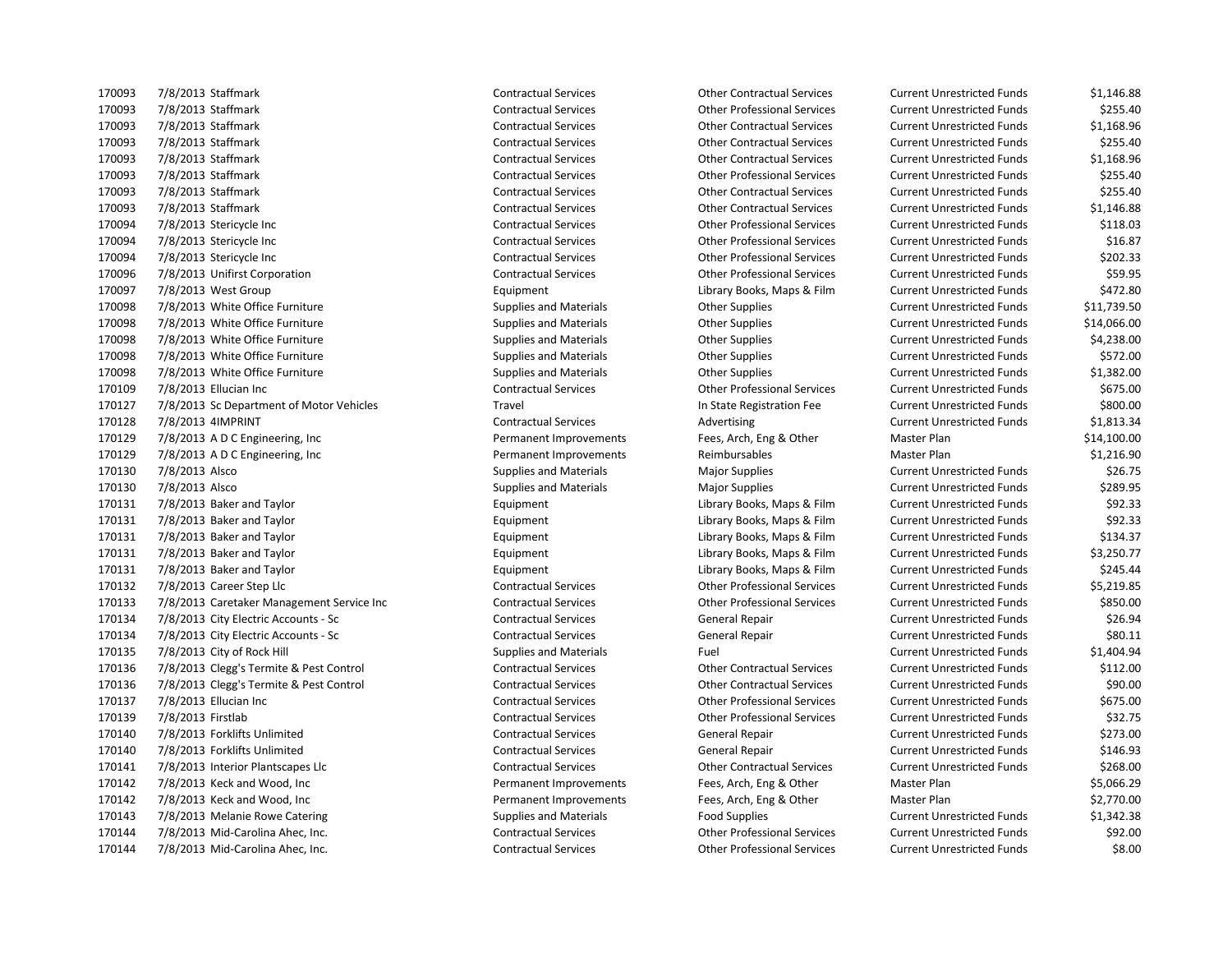7/8/2013 O S S Llc Equipment Educational Equipment Current Unrestricted Funds \$51,000.00 7/8/2013 O S S Llc Equipment Educational Equipment Current Unrestricted Funds \$1,200.00 7/8/2013 Saf Technologies Contractual Services Other Professional Services Current Unrestricted Funds \$195.00 7/8/2013 SC Manufacturing Extension Partners Contractual Services Other Professional Services Current Unrestricted Funds \$1,491.02 7/8/2013 The Sherwin-Williams Co. Contractual Services General Repair Current Unrestricted Funds \$351.03 170150 7/8/2013 Tec-Ease Inc Supplies and Materials Education Supplies Current Unrestricted Funds \$281.50 170150 7/8/2013 Tec-Ease Inc Supplies and Materials Education Supplies Current Unrestricted Funds \$654.95 7/8/2013 Tec-Ease Inc Supplies and Materials Education Supplies Current Unrestricted Funds \$1,395.00 7/8/2013 U Save Auto Rental Travel Travel Current Unrestricted Funds \$54.98 7/8/2013 U Save Auto Rental Travel Travel Current Unrestricted Funds \$54.98 7/8/2013 U Save Auto Rental Travel Travel Current Unrestricted Funds \$216.33 7/8/2013 U Save Auto Rental Travel Travel Current Unrestricted Funds \$95.91 7/8/2013 U Save Auto Rental Travel Travel Current Unrestricted Funds \$42.90 7/8/2013 U Save Auto Rental Travel Travel Current Unrestricted Funds \$63.70 7/8/2013 Valley Proteins, Inc Contractual Services Other Professional Services Current Unrestricted Funds \$275.00 7/8/2013 W Square Advertising Contractual Services Advertising Current Unrestricted Funds \$4,415.91 7/8/2013 Watson Tate Savory Architects Inc Permanent Improvements Fees, Arch, Eng & Other Unexpended Plant \$15,100.00 7/8/2013 Watson Tate Savory Architects Inc Permanent Improvements Reimbursables Unexpended Plant \$178.03 7/9/2013 Barwick and Associates, Llc Fixed Charges Rent Non State Current Unrestricted Funds \$2,645.00 7/9/2013 Chester Metropolitan District Contractual Services Utilities Current Unrestricted Funds \$60.00 170157 7/9/2013 Office of Insurance Services The State Current Liabilities Current Liabilities Current Liabilities Current Liabilities Current Liabilities Current Liabilities Current Liabilities Current Liabilities Current 7/9/2013 Office of Insurance Services Current Liabilities State Dental Employee Current Unrestricted Funds \$4,739.82 7/9/2013 Office of Insurance Services Current Liabilities State Insurance Employee Current Unrestricted Funds \$161,847.00 7/9/2013 Office of Insurance Services Current Liabilities Dep Life Insurance Current Unrestricted Funds \$109.12 7/9/2013 Office of Insurance Services Current Liabilities Supp Long Term Disability Current Unrestricted Funds \$1,616.94 7/9/2013 Office of Insurance Services Current Liabilities Dental Plus Employee Current Unrestricted Funds \$3,545.84 7/9/2013 Office of Insurance Services Current Liabilities Tobacco Surcharge Current Unrestricted Funds \$1,340.00 170157 7/9/2013 Office of Insurance Services The Surrent Liabilities Current Liabilities Current Unrestricted Funds \$1,445.04 170159 7/11/2013 Airgas Usa, Llc **Supplies and Materials** Education Supplies Current Unrestricted Funds \$91.17 170159 7/11/2013 Airgas Usa, Llc Supplies and Materials Supplies and Materials Education Supplies Current Unrestricted Funds \$171.00 170159 7/11/2013 Airgas Usa, Llc Carrent Current Unrestricted Funds Current Unrestricted Funds Current Unrestricted Funds S471.48 170159 7/11/2013 Airgas Usa, Llc Supplies and Materials Supplies and Materials Education Supplies Current Unrestricted Funds \$155.82 7/11/2013 Airgas Usa, Llc Supplies and Materials Education Supplies Current Unrestricted Funds \$280.67 7/11/2013 Airgas Usa, Llc Supplies and Materials Education Supplies Current Unrestricted Funds \$320.65 170160 7/11/2013 Anderson Stamp and Engraving Supplies and Materials Current Unrestricted Funds (37.49 States and Materials Current Unrestricted Funds \$37.49 7/11/2013 Joyce S. Baker Contractual Services Other Professional Services Current Unrestricted Funds \$150.00 170162 7/11/2013 Bi Lo Supplies and Materials Food Supplies Food Supplies Current Unrestricted Funds \$266.94 7/11/2013 Bryant Supply Co. Supplies and Materials Education Supplies Current Unrestricted Funds \$2,312.35 7/11/2013 Bryant Supply Co. Supplies and Materials Education Supplies Current Unrestricted Funds (\$39.07) 7/11/2013 Carrier Corporation Contractual Services Other Professional Services Current Unrestricted Funds \$370.00 7/11/2013 Chester Turf and Landscaping Permanent Improvements Landscaping Current Unrestricted Funds \$779.00 7/11/2013 City Electric Accounts - Sc Contractual Services Other Professional Services Current Unrestricted Funds \$467.84 7/11/2013 Cox's Rock Hill Inc Contractual Services Other Professional Services Current Unrestricted Funds \$1,345.00 7/11/2013 Cox's Rock Hill Inc Contractual Services Other Professional Services Current Unrestricted Funds \$330.00 7/11/2013 Cox's Rock Hill Inc Contractual Services Other Professional Services Current Unrestricted Funds \$1,305.00 7/11/2013 Davis & Floyd, Inc. Permanent Improvements Fees, Arch, Eng & Other Master Plan \$7,494.00

7/8/2013 Moseley Architects Contractual Services Other Professional Services Current Unrestricted Funds \$1,500.00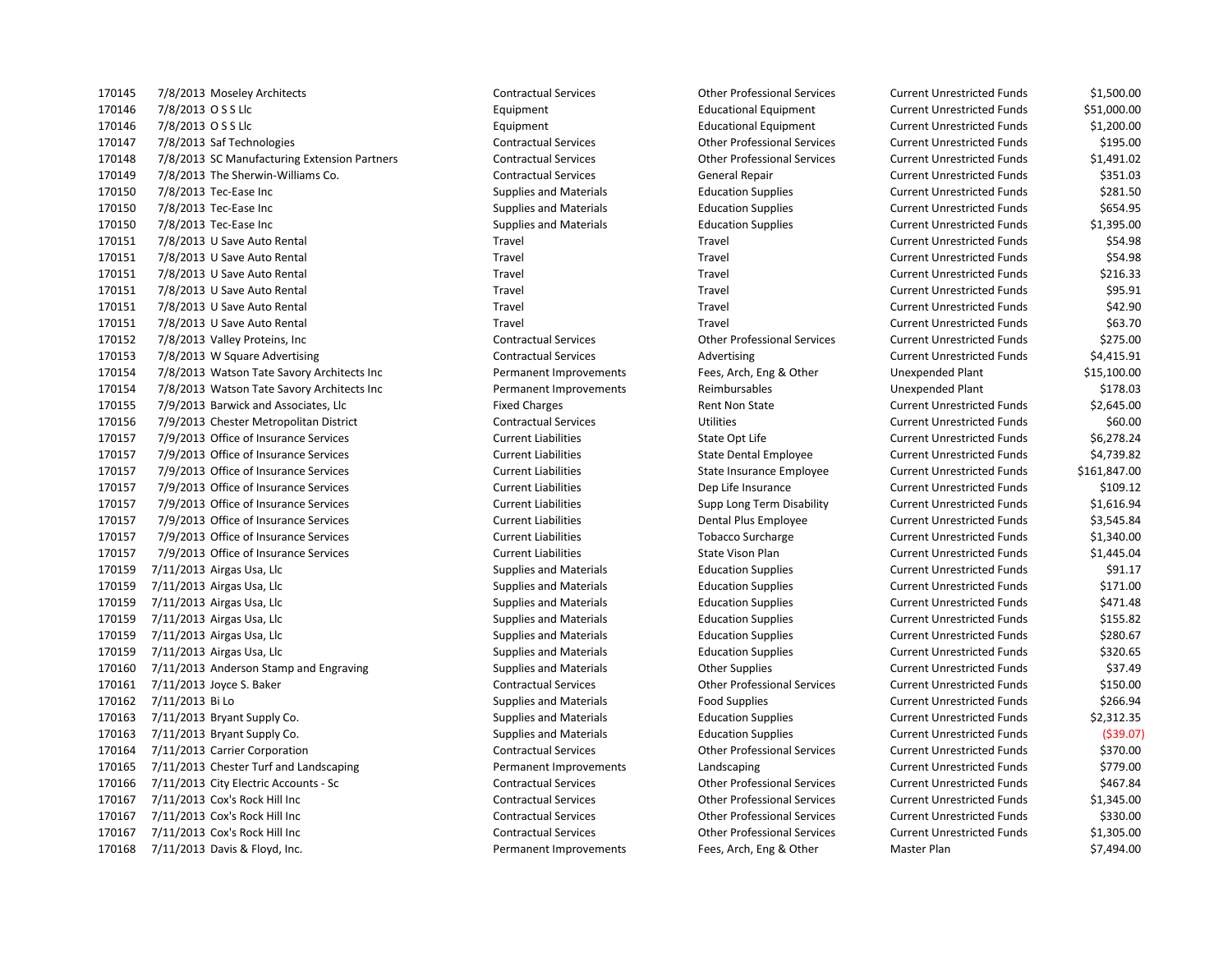7/11/2013 Edmentum, Inc. Contractual Services Other Professional Services Current Restricted Funds \$2,400.00 7/11/2013 Fortune Academy Inc Contractual Services Other Professional Services Current Unrestricted Funds \$5,167.50 7/11/2013 Fortune Academy Inc Contractual Services Other Professional Services Current Unrestricted Funds \$391.50 7/11/2013 Garvin Design Group Inc Permanent Improvements Fees, Arch, Eng & Other Unexpended Plant \$2,652.00 7/11/2013 Graybar Electric Co Contractual Services General Repair Current Unrestricted Funds \$1.99 170174 7/11/2013 Howard's General Contracting entity reformance Permanent Improvements Other Permanent Imp State Def Maintenance \$2,935.14 7/11/2013 Love Security Services Inc Contractual Services Other Contractual Services Current Unrestricted Funds \$453.60 7/11/2013 Love Security Services Inc Contractual Services Other Professional Services Current Unrestricted Funds \$550.80 7/11/2013 Lowes Home Centers Contractual Services General Repair Current Unrestricted Funds \$115.47 7/11/2013 Mc Alister's Deli Supplies and Materials Food Supplies Current Unrestricted Funds \$319.22 7/11/2013 Mc Alister's Deli Supplies and Materials Education Supplies Current Restricted Funds \$231.00 7/11/2013 Mc Alister's Deli Supplies and Materials Education Supplies Current Restricted Funds \$135.00 7/11/2013 Mc Alister's Deli Supplies and Materials Education Supplies Current Restricted Funds \$88.00 7/11/2013 Mid-Carolina Ahec, Inc. Contractual Services Other Professional Services Current Unrestricted Funds \$4.00 170179 7/11/2013 Oce' Imagistec Inc Current Duragistec Inc Fixed Charges Fixed Charges Leased To Own Equip Current Unrestricted Funds \$305.18 170179 7/11/2013 Oce' Imagistec Inc Current Unity Current Unity Current Unrestricted Funds 51,013.70 170179 7/11/2013 Oce' Imagistec Inc Current Unity Current Unrestricted Funds Current Unrestricted Funds (5844.40 170179 7/11/2013 Oce' Imagistec Inc Current Unit Current Unit Current Unrestricted Funds 518.49 170179 7/11/2013 Oce' Imagistec Inc Current Current Unrestricted Funds Current Unrestricted Funds 520.71 170179 7/11/2013 Oce' Imagistec Inc Current Current University Current University Current Unrestricted Funds to the S210.81 7/11/2013 Ontario Investments Inc Fixed Charges Rental Other Current Unrestricted Funds \$156.22 7/11/2013 Ontario Investments Inc Fixed Charges Leased To Own Equip Current Unrestricted Funds \$1,414.35 7/11/2013 Ontario Investments Inc Fixed Charges Leased To Own Equip Current Unrestricted Funds \$189.80 7/11/2013 Ontario Investments Inc Fixed Charges Leased To Own Equip Current Unrestricted Funds \$1,305.39 7/11/2013 Rci of Sc Inc Permanent Improvements Fees, Arch, Eng & Other Unexpended Plant \$540.00 7/11/2013 Rci of Sc Inc Permanent Improvements Fees, Arch, Eng & Other Unexpended Plant \$145.44 7/11/2013 SC Manufacturing Extension Partners Contractual Services Other Professional Services Current Unrestricted Funds \$7,215.00 7/11/2013 The Sherwin-Williams Co. Contractual Services General Repair Current Unrestricted Funds \$22.99 7/11/2013 Sign Techniques Contractual Services General Repair Current Unrestricted Funds \$790.64 7/11/2013 Staffmark Contractual Services Other Professional Services Current Unrestricted Funds \$498.03 7/11/2013 Staffmark Contractual Services Other Professional Services Current Unrestricted Funds \$498.03 7/11/2013 Staffmark Contractual Services Other Contractual Services Current Unrestricted Funds \$992.32 7/11/2013 Staffmark Contractual Services Other Professional Services Current Unrestricted Funds \$255.40 7/11/2013 Staffmark Contractual Services Other Contractual Services Current Unrestricted Funds \$1,168.96 7/11/2013 Staffmark Contractual Services Other Professional Services Current Unrestricted Funds \$255.40 7/11/2013 Stericycle Inc Contractual Services Other Professional Services Current Unrestricted Funds \$118.02 7/11/2013 Stericycle Inc Contractual Services Other Professional Services Current Unrestricted Funds \$16.87 7/11/2013 Stericycle Inc Contractual Services Other Professional Services Current Unrestricted Funds \$202.34 170188 7/11/2013 Woolpert Inc. etc. etc. Arch, Englished Tees, Arch, Eng & Other Master Plan \$33,756.000 1170188 7/11/2013 Woolpert Inc. 170188 7/11/2013 Woolpert Inc. Note that the Supermanent Improvements Reimbursables Master Plan Master Plan \$858.67 7/11/2013 Woolpert Inc. Permanent Improvements Fees, Arch, Eng & Other Master Plan \$9,921.60 170190 7/11/2013 Community College Business Officers Fixed Charges Fixed Charges Dues & Membership Fees Current Unrestricted Funds \$410.00 7/11/2013 Contractor's Seminars Contractual Services Other Professional Services Current Unrestricted Funds \$375.00 7/11/2013 Contractor's Seminars Contractual Services Other Professional Services Current Unrestricted Funds \$375.00 7/11/2013 Council for Higher Educ Accreditati Fixed Charges Dues & Membership Fees Current Unrestricted Funds \$550.00 7/11/2013 First Sun Eap Contractual Services Other Professional Services Current Restricted Funds \$450.00 7/11/2013 Lake Wylie Chamber of Commerce Fixed Charges Dues & Membership Fees Current Unrestricted Funds \$385.00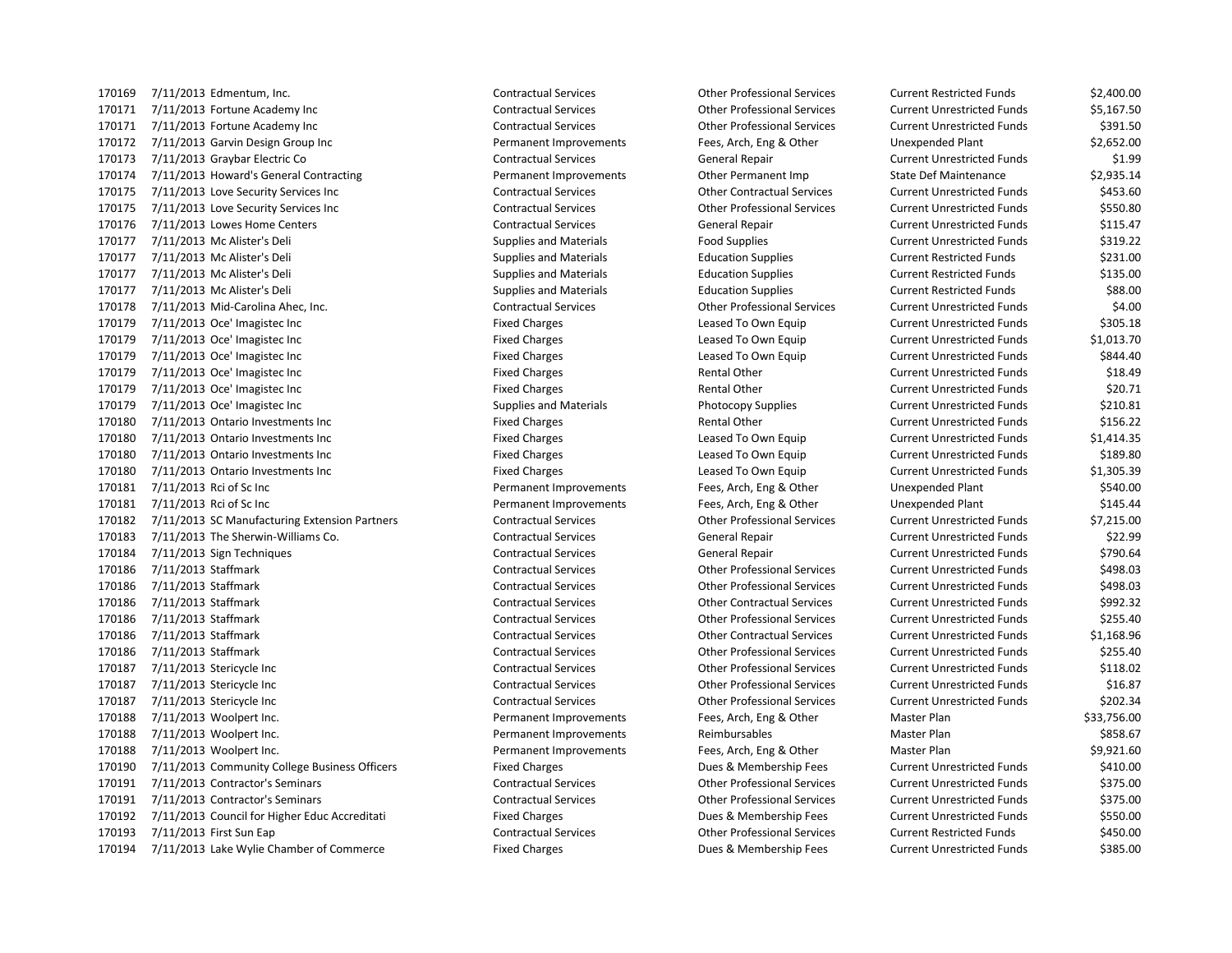7/11/2013 S C Chiropractic Assoc Supplies and Materials Education Supplies Current Unrestricted Funds \$286.20 7/11/2013 Southern Assoc of Colleges and Scho Fixed Charges Dues & Membership Fees Current Unrestricted Funds \$6,505.00 7/11/2013 Surveillance, Resources, and Invest Contractual Services Other Professional Services Current Unrestricted Funds \$54.50 170199 7/11/2013 Sysco Food Services of Charlotte Ll Supplies and Materials Food Supplies Current Unrestricted Funds \$831.06 170199 7/11/2013 Sysco Food Services of Charlotte Ll Supplies and Materials Food Supplies Current Unrestricted Funds \$69.63 170199 7/11/2013 Sysco Food Services of Charlotte Ll Supplies and Materials Food Supplies Current Unrestricted Funds \$25.51 170199 7/11/2013 Sysco Food Services of Charlotte Ll Supplies and Materials Food Supplies Current Unrestricted Funds \$549.84 170199 7/11/2013 Sysco Food Services of Charlotte Ll Supplies and Materials Food Supplies Current Unrestricted Funds \$932.09 170199 7/11/2013 Sysco Food Services of Charlotte Ll Supplies and Materials Food Supplies Current Unrestricted Funds \$1,105.54 7/12/2013 Budget and Control Board Supplies and Materials Postage Current Unrestricted Funds \$13.75 170202 7/12/2013 Business Officers Peer Group Fixed Charges Fixed Charges Dues & Membership Fees Current Unrestricted Funds \$350.00 7/12/2013 Chester Metropolitan District Contractual Services Utilities Current Unrestricted Funds \$82.40 7/12/2013 Chester Metropolitan District Contractual Services Utilities Current Unrestricted Funds \$275.71 7/12/2013 Division of Insurance Services Current Assets Prepaid Expenses Current Unrestricted Funds \$120,338.24 7/12/2013 Natl Coalition of Advanced Tech Cen Fixed Charges Dues & Membership Fees Current Unrestricted Funds \$600.00 7/12/2013 York Technical College Foundation Fixed Charges Rent Non State Current Unrestricted Funds \$3,082.37 7/12/2013 York Technical College Foundation Fixed Charges Rent Non State Current Unrestricted Funds \$1,607.53 7/12/2013 York Technical College Foundation Fixed Charges Rent Non State Current Unrestricted Funds \$1,666.66 7/12/2013 York Technical College Foundation Fixed Charges Rent Non State Current Unrestricted Funds \$1,666.66 7/12/2013 Dr. Decoteau J. Irby, PH Contractual Services Other Professional Services Current Restricted Funds \$4,000.00 7/16/2013 First Sun Eap Contractual Services Other Professional Services Current Restricted Funds \$375.00 7/16/2013 Herald Publishing Contractual Services Advertising Current Unrestricted Funds \$9.18 7/16/2013 Herald Publishing Contractual Services Advertising Current Unrestricted Funds \$9.18 7/16/2013 Herald Publishing Contractual Services Advertising Current Unrestricted Funds \$9.18 7/16/2013 Herald Publishing Contractual Services Advertising Current Unrestricted Funds \$9.18 7/16/2013 Herald Publishing Contractual Services Advertising Current Unrestricted Funds \$9.18 7/16/2013 Herald Publishing Contractual Services Advertising Current Unrestricted Funds \$9.18 170227 7/16/2013 Herald Publishing The Contractual Services Contractual Services Advertising Current Unrestricted Funds \$9.18 7/16/2013 Herald Publishing Contractual Services Advertising Current Unrestricted Funds \$9.18 170227 7/16/2013 Herald Publishing The Contractual Services Contractual Services Advertising Current Unrestricted Funds \$9.18 7/16/2013 Herald Publishing Contractual Services Advertising Current Unrestricted Funds \$9.18 7/16/2013 Herald Publishing Contractual Services Advertising Current Unrestricted Funds \$9.18 7/16/2013 Herald Publishing Contractual Services Advertising Current Unrestricted Funds \$9.18 7/16/2013 Herald Publishing Contractual Services Advertising Current Unrestricted Funds \$9.18 7/16/2013 Herald Publishing Contractual Services Advertising Current Unrestricted Funds \$9.18 7/16/2013 Herald Publishing Contractual Services Advertising Current Unrestricted Funds \$9.18 7/16/2013 Herald Publishing Contractual Services Advertising Current Unrestricted Funds \$9.18 7/16/2013 State of North Carolina Fixed Charges Dues & Membership Fees Current Unrestricted Funds \$125.00 170229 7/18/2013 Airgas Usa, Llc Supplies and Materials Education Supplies Current Unrestricted Funds \$16.85 7/18/2013 Airgas Usa, Llc Supplies and Materials Education Supplies Current Unrestricted Funds \$84.27 7/18/2013 Airgas Usa, Llc Contractual Services Other Professional Services Current Unrestricted Funds \$20.22 170229 7/18/2013 Airgas Usa, Llc Supplies and Materials Education Supplies Current Unrestricted Funds \$3.37 170229 7/18/2013 Airgas Usa, Llc Supplies and Materials Supplies and Materials Education Supplies Current Unrestricted Funds \$17.41 170229 7/18/2013 Airgas Usa, Llc Supplies and Materials Supplies and Materials Education Supplies Current Unrestricted Funds \$87.07 7/18/2013 Airgas Usa, Llc Contractual Services Other Professional Services Current Unrestricted Funds \$20.90 7/18/2013 Airgas Usa, Llc Contractual Services Other Professional Services Current Unrestricted Funds (\$10.11) 170229 7/18/2013 Airgas Usa, Llc Supplies and Materials Supplies and Materials Education Supplies Current Unrestricted Funds \$3.48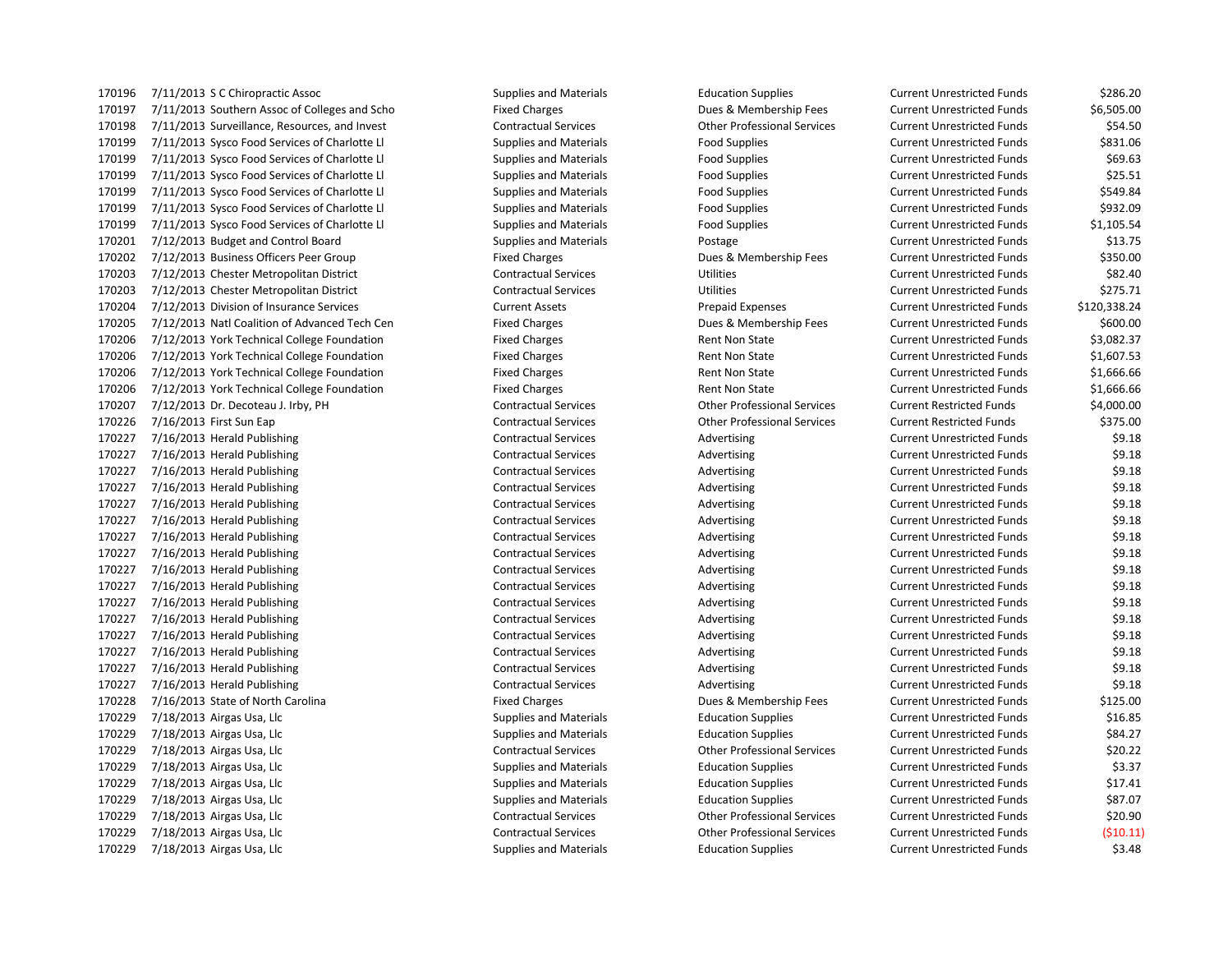170229 7/18/2013 Airgas Usa, Llc Supplies and Materials Education Supplies Current Unrestricted Funds \$16.85 7/18/2013 Airgas Usa, Llc Supplies and Materials Education Supplies Current Unrestricted Funds \$84.27 7/18/2013 Airgas Usa, Llc Contractual Services Other Professional Services Current Unrestricted Funds \$20.22 7/18/2013 Airgas Usa, Llc Contractual Services Other Professional Services Current Unrestricted Funds (\$10.44) 170229 7/18/2013 Airgas Usa, Llc Supplies and Materials Education Supplies Current Unrestricted Funds \$3.37 170229 7/18/2013 Airgas Usa, Llc Supplies and Materials Supplies and Materials Education Supplies Current Unrestricted Funds \$265.36 170229 7/18/2013 Airgas Usa, Llc Supplies and Materials Supplies and Materials Education Supplies Current Unrestricted Funds \$313.46 7/18/2013 Airgas Usa, Llc Supplies and Materials Education Supplies Current Unrestricted Funds \$527.09 7/18/2013 Airgas Usa, Llc Supplies and Materials Education Supplies Current Unrestricted Funds \$321.62 7/18/2013 Atlanta Dental Supply Contractual Services General Repair Current Unrestricted Funds \$148.90 7/18/2013 Atlanta Dental Supply Contractual Services General Repair Current Unrestricted Funds \$156.72 7/18/2013 Atlanta Dental Supply Contractual Services General Repair Current Unrestricted Funds \$149.60 7/18/2013 Atlanta Dental Supply Contractual Services General Repair Current Unrestricted Funds \$149.60 7/18/2013 Career Step Llc Contractual Services Other Professional Services Current Unrestricted Funds \$5,374.85 7/18/2013 City of Rock Hill Supplies and Materials Fuel Current Unrestricted Funds \$509.15 7/18/2013 City of Rock Hill Supplies and Materials Fuel Current Unrestricted Funds \$1,203.55 7/18/2013 Dolores G Vees Contractual Services Education & Training Serv Current Unrestricted Funds \$750.00 7/18/2013 Ebsco Subscription Services Equipment Library Books, Maps & Film Current Unrestricted Funds \$568.33 7/18/2013 Ebsco Subscription Services Equipment Library Books, Maps & Film Current Unrestricted Funds (\$37.00) 7/18/2013 Ebsco Subscription Services Equipment Library Books, Maps & Film Current Unrestricted Funds (\$3.30) 7/18/2013 Ebsco Subscription Services Equipment Library Books, Maps & Film Current Unrestricted Funds \$1,611.00 7/18/2013 Education to Go Contractual Services Other Professional Services Current Unrestricted Funds \$910.00 7/18/2013 Education to Go Contractual Services Other Professional Services Current Unrestricted Funds \$650.00 7/18/2013 Ellucian Inc Contractual Services Other Professional Services Current Unrestricted Funds \$618.75 170238 7/18/2013 I-Car Supplies and Materials Education Supplies Current Restricted Funds \$8,020.00 7/18/2013 Keck and Wood, Inc Permanent Improvements Fees, Arch, Eng & Other Master Plan \$2,770.00 7/18/2013 Kone Inc Contractual Services Other Contractual Services Current Unrestricted Funds \$440.00 7/18/2013 Love Security Services Inc Contractual Services Other Professional Services Current Unrestricted Funds \$550.80 7/18/2013 Love Security Services Inc Contractual Services Other Contractual Services Current Unrestricted Funds \$469.80 170242 7/18/2013 Oce' Imagistec Inc Current Unit Fixed Charges Fixed Charges Leased To Own Equip Current Unrestricted Funds \$906.42 7/18/2013 Oce' Imagistec Inc Fixed Charges Leased To Own Equip Current Unrestricted Funds \$1,031.49 7/18/2013 Oce' Imagistec Inc Fixed Charges Leased To Own Equip Current Unrestricted Funds \$47.87 7/18/2013 Oce' Imagistec Inc Fixed Charges Leased To Own Equip Current Unrestricted Funds \$135.18 170242 7/18/2013 Oce' Imagistec Inc Current Current University Current University Current Unrestricted Funds 5107.15 7/18/2013 Oce' Imagistec Inc Fixed Charges Leased To Own Equip Current Unrestricted Funds \$60.37 7/18/2013 Oce' Imagistec Inc Fixed Charges Leased To Own Equip Current Unrestricted Funds \$61.03 7/18/2013 Oce' Imagistec Inc Fixed Charges Leased To Own Equip Current Unrestricted Funds \$26.81 7/18/2013 Oce' Imagistec Inc Fixed Charges Leased To Own Equip Current Unrestricted Funds \$52.70 7/18/2013 Record Storage Systems Contractual Services Data Processing Serv Current Unrestricted Funds \$143.80 7/18/2013 SC Manufacturing Extension Partners Contractual Services Other Professional Services Current Unrestricted Funds \$6,500.00 7/18/2013 SC Manufacturing Extension Partners Contractual Services Other Professional Services Current Unrestricted Funds \$6,620.00 7/18/2013 Tapfin Contractual Services Other Professional Services Current Unrestricted Funds \$31,850.00 7/18/2013 Uni Guard Security Agency Inc Contractual Services Other Professional Services Current Unrestricted Funds \$171.00 7/18/2013 W Square Advertising Contractual Services Advertising Current Unrestricted Funds \$2,033.50 7/18/2013 W Square Advertising Contractual Services Advertising Current Unrestricted Funds \$76.00 170248 7/18/2013 W Square Advertising Contractual Services Contractual Services Advertising Current Unrestricted Funds \$135.00

7/18/2013 West Group Equipment Library Books, Maps & Film Current Unrestricted Funds \$648.20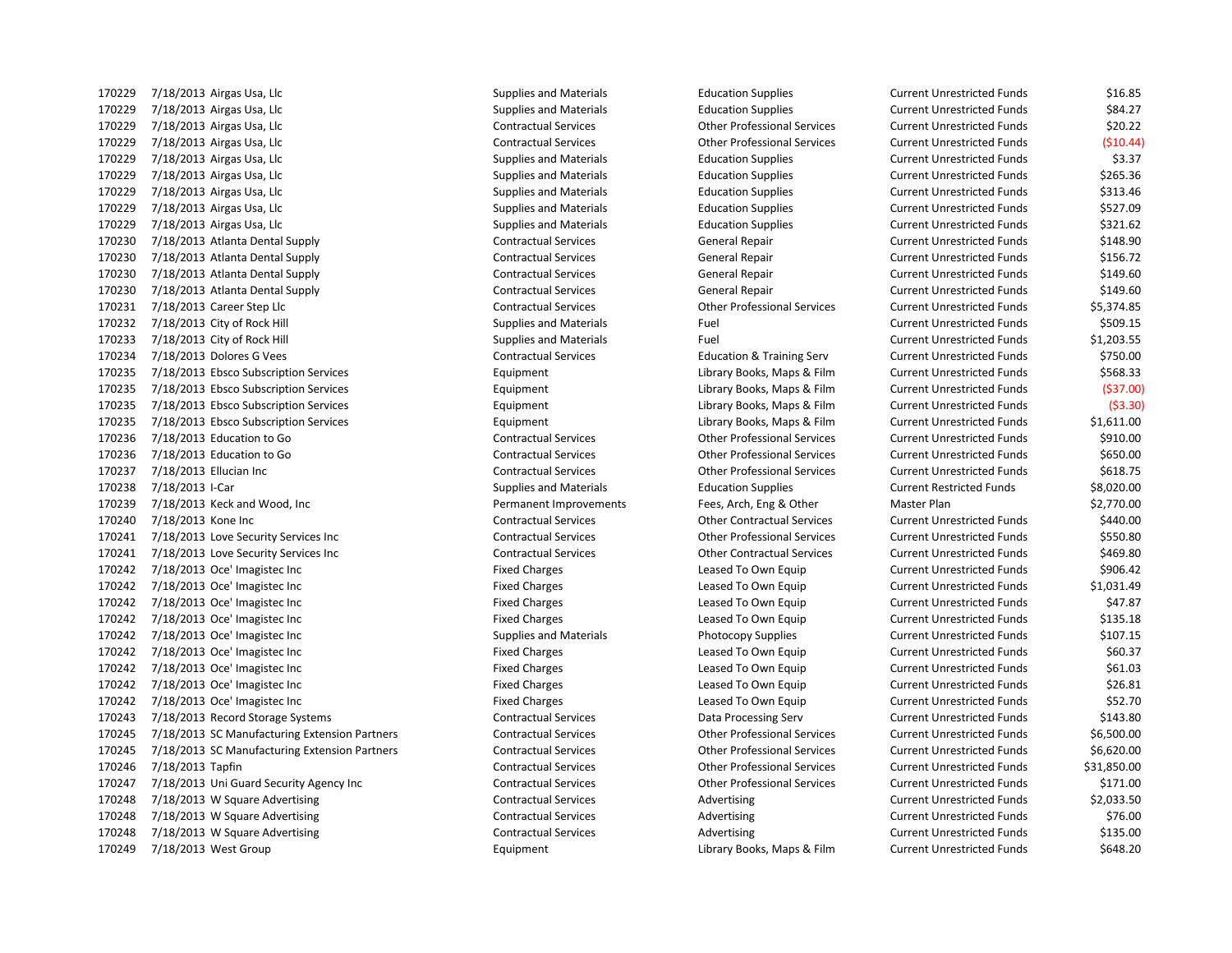7/18/2013 West Group Equipment Library Books, Maps & Film Current Unrestricted Funds \$472.80 7/18/2013 Carolyn Winslow Contractual Services Other Professional Services Current Unrestricted Funds \$2,121.00 7/18/2013 Association of Cosmetology Salon Professionals Contractual Services Other Professional Services Current Unrestricted Funds \$7,031.50 7/18/2013 Bank of America Current Liabilities A/P Bank of America Current Unrestricted Funds \$178,806.79 7/18/2013 Barnes and Noble College Bookstore Current Liabilities A/P College Barnes & Noble Current Unrestricted Funds \$7,642.51 7/18/2013 Barnes and Noble College Bookstore Current Liabilities A/P CE Students Barnes & Noble Current Unrestricted Funds \$1,223.40 7/18/2013 Barnes and Noble College Bookstore Current Liabilities A/P CE Students Barnes & Noble Current Unrestricted Funds \$56.51 7/18/2013 Boykin and Davis Llc Contractual Services Legal Services Current Unrestricted Funds \$116.80 7/18/2013 Chester News and Reporter Contractual Services Advertising Current Unrestricted Funds \$962.00 7/18/2013 City Club of Rock Hill Fixed Charges Dues & Membership Fees Current Unrestricted Funds \$66.74 170257 7/18/2013 City Club of Rock Hill Supplies and Materials Food Supplies Current Unrestricted Funds \$137.12 170257 7/18/2013 City Club of Rock Hill **Fixed Charges** Fixed Charges Dues & Membership Fees Current Unrestricted Funds \$33.37 170257 7/18/2013 City Club of Rock Hill Supplies and Materials Food Supplies Food Supplies Current Unrestricted Funds \$58.34 7/18/2013 Clemson University Contractual Services Advertising Current Unrestricted Funds \$263.82 7/18/2013 Harland Technology Services - a Div Supplies and Materials Education Supplies Current Unrestricted Funds \$1,252.22 7/18/2013 Herald Publishing Contractual Services Advertising Current Unrestricted Funds \$9.18 7/18/2013 Herald Publishing Contractual Services Advertising Current Unrestricted Funds \$9.18 7/18/2013 Lancaster News Contractual Services Advertising Current Unrestricted Funds \$714.72 7/18/2013 Youvisit Llc Contractual Services Other Professional Services Current Unrestricted Funds \$1,526.00 7/18/2013 Youvisit Llc Contractual Services Other Professional Services Current Unrestricted Funds \$1,526.00 7/18/2013 Youvisit Llc Contractual Services Other Professional Services Current Unrestricted Funds \$1,526.00 7/18/2013 Youvisit Llc Contractual Services Other Professional Services Current Unrestricted Funds \$1,526.00 7/22/2013 Love Security Services Inc Contractual Services Other Professional Services Current Unrestricted Funds \$545.40 7/22/2013 Love Security Services Inc Contractual Services Other Professional Services Current Unrestricted Funds \$561.60 7/22/2013 Solid Structures Llc Permanent Improvements Renov of Build & Add Unexpended Plant \$227,655.08 7/22/2013 American Airlines Travel Out of State Air Trans Current Unrestricted Funds \$396.20 7/22/2013 American Airlines Contractual Services Non State Employee Travel Current Restricted Funds \$549.30 7/22/2013 American Airlines Contractual Services Non State Employee Travel Current Restricted Funds \$549.30 7/22/2013 American Airlines Travel Out of State Air Trans Current Unrestricted Funds \$494.30 7/22/2013 American Airlines Contractual Services Non State Employee Travel Current Unrestricted Funds \$549.30 7/22/2013 American Airlines Travel Out of State Air Trans Current Unrestricted Funds \$30.00 7/22/2013 American Airlines Travel Out of State Air Trans Current Unrestricted Funds \$248.30 7/22/2013 American Airlines Travel Out of State Air Trans Current Unrestricted Funds \$500.30 7/22/2013 American Airlines Travel Out of State Air Trans Current Unrestricted Funds \$322.30 7/22/2013 American Airlines Travel Out of State Air Trans Current Unrestricted Funds \$432.80 7/22/2013 American Airlines Travel Out of State Air Trans Current Unrestricted Funds \$320.30 7/22/2013 American Airlines Travel Out of State Air Trans Current Unrestricted Funds \$500.30 7/22/2013 Natl Assoc of Student Fin Aid Admin Fixed Charges Dues & Membership Fees Current Unrestricted Funds \$1,484.00 170269 7/22/2013 S C Dept of Revenue Supplies and Materials Current Unrestricted Funds Saupulies Current Unrestricted Funds \$3.52 7/23/2013 N R C C U a Supplies and Materials Education Supplies Current Unrestricted Funds \$591.26 7/23/2013 Tessa M. Ritchie Current Liabilities Misc Current Unrestricted Funds \$387.88 7/24/2013 Act Compass/Esl Course Placement Se Contractual Services Other Professional Services Current Unrestricted Funds \$731.00 7/24/2013 Act Compass/Esl Course Placement Se Contractual Services Other Professional Services Current Unrestricted Funds \$1,888.00 7/24/2013 Act Compass/Esl Course Placement Se Contractual Services Other Professional Services Current Unrestricted Funds \$1,101.00 7/24/2013 Chiller Services Inc Contractual Services Other Professional Services Current Unrestricted Funds \$1,472.00 7/24/2013 Chiller Services Inc Contractual Services Other Professional Services Current Unrestricted Funds \$4,200.00 7/24/2013 Fortune Academy Inc Contractual Services Other Professional Services Current Unrestricted Funds \$174.00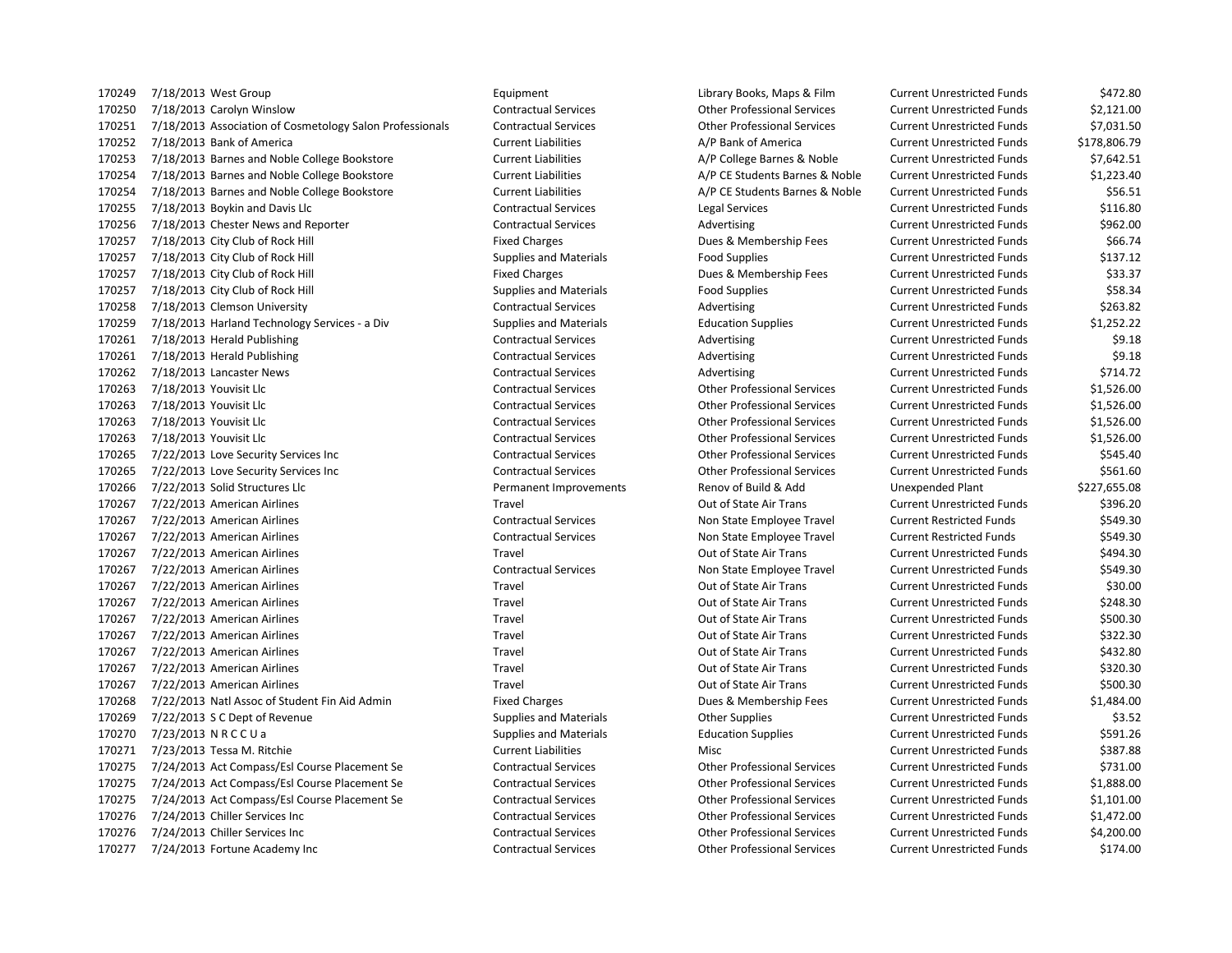7/24/2013 Fortune Academy Inc Contractual Services Other Professional Services Current Unrestricted Funds \$1,036.50 7/24/2013 Graybar Electric Co Contractual Services General Repair Current Unrestricted Funds \$1,329.42 7/24/2013 McQuay International Contractual Services Other Professional Services Current Unrestricted Funds \$1,240.00 170280 7/24/2013 Oce' Imagistec Inc Current Restricted Funds Supplies and Materials Current Restricted Funds \$13.95 7/24/2013 Southern Painting and Maintenance S Contractual Services General Repair Current Unrestricted Funds \$2,800.00 7/24/2013 Southern Painting and Maintenance S Contractual Services General Repair Current Unrestricted Funds \$500.00 7/24/2013 Turning Technologies Supplies and Materials Education Supplies Current Unrestricted Funds \$495.00 7/24/2013 Turning Technologies Supplies and Materials Education Supplies Current Unrestricted Funds \$20.00 7/24/2013 American Airlines Travel Out of State Air Trans Current Unrestricted Funds \$308.30 7/24/2013 American Airlines Contractual Services Non State Employee Travel Current Restricted Funds \$700.10 7/24/2013 American Airlines Travel Out of State Air Trans Current Restricted Funds \$824.30 7/24/2013 American Airlines Contractual Services Non State Employee Travel Current Restricted Funds \$720.10 7/24/2013 American Airlines Travel Out of State Air Trans Current Restricted Funds \$631.10 7/24/2013 American Airlines Contractual Services Non State Employee Travel Current Restricted Funds \$700.10 7/24/2013 American Airlines Contractual Services Non State Employee Travel Current Unrestricted Funds \$828.30 7/24/2013 American Airlines Contractual Services Non State Employee Travel Current Restricted Funds \$700.10 7/24/2013 American Airlines Travel Out of State Air Trans Current Restricted Funds \$700.10 7/24/2013 American Airlines Travel Out of State Air Trans Current Unrestricted Funds \$250.00 7/24/2013 Chester Rental Uniform Supplies and Materials Clothing Supplies Current Unrestricted Funds \$48.72 7/24/2013 Chester Rental Uniform Current Liabilities Uniform Current Unrestricted Funds \$48.72 7/24/2013 Pelton and Crane Contractual Services General Repair Current Unrestricted Funds \$110.43 170288 7/25/2013 Herald Publishing Contractual Services Contractual Services Advertising Current Unrestricted Funds \$995.00 7/25/2013 Herald Publishing Contractual Services Advertising Current Unrestricted Funds \$900.00 7/25/2013 Herald Publishing Contractual Services Advertising Current Unrestricted Funds \$1,052.00 7/25/2013 Herald Publishing Contractual Services Advertising Current Unrestricted Funds \$3,511.00 7/26/2013 Chocklett Environmental Services Contractual Services Other Professional Services Current Unrestricted Funds \$700.00 7/29/2013 Combase Fixed Charges Dues & Membership Fees Current Unrestricted Funds \$600.00 7/29/2013 Government Finance Officers Assoc Fixed Charges Dues & Membership Fees Current Unrestricted Funds \$85.00 170296 7/29/2013 Mc Alister's Deli Supplies and Materials Food Supplies Food Supplies Current Unrestricted Funds \$124.26 7/29/2013 S C Department of Health and Enviro Contractual Services Other Professional Services Current Unrestricted Funds \$150.00 7/29/2013 U.S. Postal Service Supplies and Materials Postage Current Unrestricted Funds \$200.00 170300 7/31/2013 Charlotte Observer Supplies and Materials Current Unrestricted Funds Supplies Current Unrestricted Funds \$193.04 7/31/2013 Council for Higher Educ Accreditati Fixed Charges Dues & Membership Fees Current Unrestricted Funds \$550.00 7/31/2013 League for Innovation Fixed Charges Dues & Membership Fees Current Unrestricted Funds \$945.00 7/31/2013 Natl Assoc of College Auxiliary Ser Fixed Charges Dues & Membership Fees Current Unrestricted Funds \$385.00 7/31/2013 Natl Assoc for the Edu of Young Chi Fixed Charges Dues & Membership Fees Current Unrestricted Funds \$1,530.00 170305 7/31/2013 Panera Llc Supplies and Materials Supplies and Materials Food Supplies Current Unrestricted Funds \$45.83 7/31/2013 Professional Assoc of Cio Fixed Charges Dues & Membership Fees Current Unrestricted Funds \$250.00 7/31/2013 Reserve Account Supplies and Materials Postage Current Unrestricted Funds \$6,000.00 170309 7/31/2013 Southern Assoc of Comm Jr and Tech Fixed Charges Fixed Charges Dues & Membership Fees Current Unrestricted Funds \$100.00 7/31/2013 Synchronous Consulting Contractual Services Education & Training Serv Current Unrestricted Funds \$500.00 7/31/2013 Williams and Fudge Inc Travel In State Registration Fee Current Unrestricted Funds \$225.00 7/31/2013 York County Partners in Tourism Fixed Charges Dues & Membership Fees Current Unrestricted Funds \$100.00 7/31/2013 York Technical College Foundation Op Revenue - Other Current Unres Other Current Unrestricted Funds \$6,750.00 7/31/2013 Apics Contractual Services Other Professional Services Current Unrestricted Funds \$75.00 7/31/2013 Asme International Fixed Charges Dues & Membership Fees Current Unrestricted Funds \$75.00 7/31/2013 Carolinas Assoc of Collegiate Regis Travel In State Registration Fee Current Unrestricted Funds \$75.00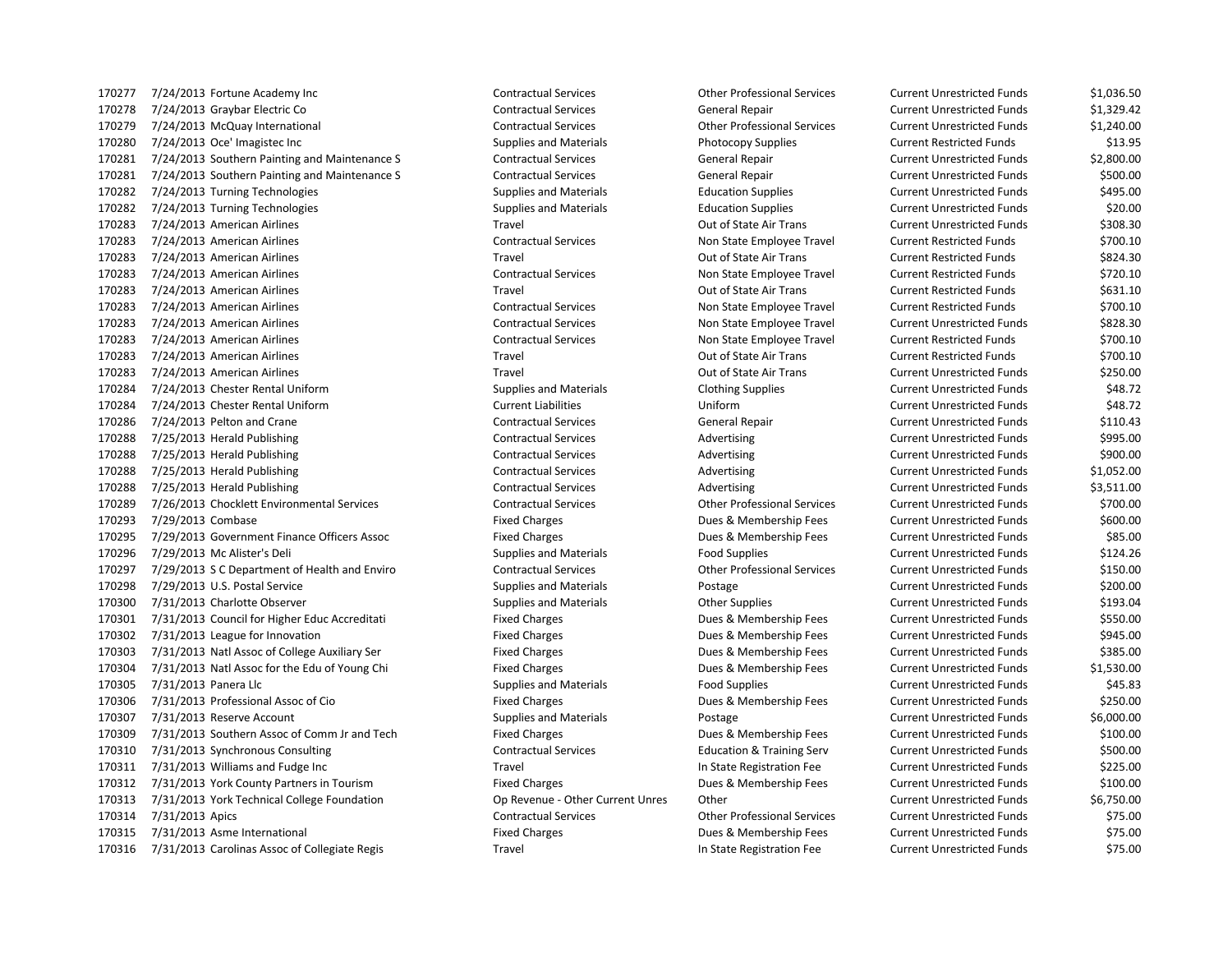170318 7/31/2013 Community College Survey of Student Contractual Services Other Contractual Services Current Unrestricted Funds \$1,400.00 170319 7/31/2013 Drug Enforcement Administration Fixed Charges Dues & Membership Fees Current Unrestricted Funds \$731.00 170320 7/31/2013 Forrest T Jones Consulting Co Fixed Charges Dues & Membership Fees Current Unrestricted Funds \$363.40 170321 7/31/2013 Nat'l Accred Agency for Clinical La Fixed Charges Dues & Membership Fees Current Unrestricted Funds \$1,735.00 170322 7/31/2013 National Seminars Group Travel Out of State Registration Fees Current Unrestricted Funds \$149.00 170323 7/31/2013 Natl Assoc for the Edu of Young Chi Fixed Charges Fixed Charges Dues & Membership Fees Current Unrestricted Funds \$75.00 170324 7/31/2013 Natl Assoc for the Edu of Young Chi Fixed Charges Dues & Membership Fees Current Unrestricted Funds \$75.00 170325 7/31/2013 Panera Bread Supplies and Materials Supplies and Materials Food Supplies Current Unrestricted Funds \$36.16 170326 7/31/2013 Rock Hill / York Co Convention and Contractual Services Advertising Current Unrestricted Funds \$1,170.00 170327 7/31/2013 S C Association of Technical Colleg Fixed Charges Dues & Membership Fees Current Unrestricted Funds \$9,299.78 170328 7/31/2013 S C Police Chiefs Assoc Contractual Services Registration Fee Current Unrestricted Funds \$90.00 170329 7/31/2013 Surveillance, Resources, and Invest Contractual Services Other Professional Services Current Unrestricted Funds \$1,144.50 170330 7/31/2013 Unm Dental Hygiene Contractual Services Education & Training Serv Current Unrestricted Funds \$450.00 E0005093 7/3/2013 YTC Employee Travel In State Priv Auto Current Unrestricted Funds \$326.59 E0005094 7/3/2013 YTC Employee Travel Travel Travel Travel In State Priv Auto Current Unrestricted Funds \$301.22 E0005095 7/3/2013 YTC Employee Travel Travel Travel Cut of State Priv Auto Current Unrestricted Funds \$26.08 E0005095 7/3/2013 YTC Employee State Meals Current Unrestricted Funds \$73.00 E0005096 7/3/2013 YTC Employee Same Travel Travel Travel Cut of State Meals Current Unrestricted Funds \$85.00 E0005097 7/3/2013 YTC Employee Travel Travel Travel Travel Non Deductible Meals Current Unrestricted Funds \$7.00 E0005098 7/3/2013 YTC Employee Travel Travel Travel Travel In State Priv Auto Current Unrestricted Funds \$211.74 E0005099 7/3/2013 YTC Employee Samployee Travel Travel Travel Cut of State Priv Auto Current Unrestricted Funds \$29.50 E0005099 7/3/2013 YTC Employee Same Travel Travel Travel Cut of State Meals Current Unrestricted Funds \$82.00 E0005100 7/3/2013 YTC Employee Travel Travel Travel Non Deductible Meals Current Unrestricted Funds \$7.00 E0005101 7/3/2013 YTC Employee Travel Travel Travel Non Deductible Meals Current Unrestricted Funds \$7.00 E0005102 7/3/2013 YTC Employee Travel In State Priv Auto Current Unrestricted Funds \$17.82 E0005103 7/3/2013 YTC Employee Travel Travel Travel Current Out of State Air Trans Current Unrestricted Funds \$232.97 E0005103 7/3/2013 YTC Employee Travel Travel Travel Cut of State Lodging Current Unrestricted Funds \$388.90 E0005103 7/3/2013 YTC Employee Travel Travel Travel Cut of State Meals Current Unrestricted Funds \$86.00 E0005104 7/3/2013 YTC Employee **Travel Travel** Travel Cut of State Air Trans Current Unrestricted Funds \$297.10 E0005104 7/3/2013 YTC Employee Travel Travel Travel Cut of State Other Trans Current Unrestricted Funds \$14.50 E0005104 7/3/2013 YTC Employee Travel Travel Travel Cut of State Lodging Current Unrestricted Funds \$388.90 E0005104 7/3/2013 YTC Employee Travel Travel Travel Cut of State Meals Current Unrestricted Funds \$50.00 E0005105 7/3/2013 YTC Employee Travel Travel Travel Non Deductible Meals Current Unrestricted Funds \$7.00 E0005106 7/3/2013 YTC Employee Same Travel Travel Travel Current Unrestricted Funds \$94.35 E0005106 7/3/2013 YTC Employee Travel Travel Travel Travel In State Meals Current Unrestricted Funds \$16.00 E0005107 7/3/2013 YTC Employee Travel Travel Travel Cut of State Other Trans Current Unrestricted Funds \$10.00 E0005107 7/3/2013 YTC Employee Travel Travel Travel Current Out of State Meals Current Unrestricted Funds \$29.87 E0005107 7/3/2013 YTC Employee Travel Travel Travel Current Out of State Priv Auto Current Unrestricted Funds \$28.82 E0005108 7/8/2013 YTC Employee Travel In State Priv Auto Current Unrestricted Funds \$56.28 E0005109 7/8/2013 YTC Employee SATTLE Travel Travel Travel Current Unrestricted Funds \$47.12 E0005110 7/8/2013 YTC Employee **Travel Travel Current University Current Unrestricted Funds** \$79.10 E0005111 7/8/2013 YTC Employee ST3.21 Travel Travel Travel In State Priv Auto Current Unrestricted Funds \$73.21 E0005112 7/11/2013 YTC Employee Travel Travel Travel and State Lodging Current Restricted Funds \$272.60 E0005112 7/11/2013 YTC Employee Sassacree Travel Travel Travel and State Meals Current Restricted Funds \$38.00 E0005113 7/11/2013 YTC Employee Supplies and Materials Major Supplies Major Supplies Current Unrestricted Funds \$188.66 E0005114 7/11/2013 YTC Employee Travel Travel Travel Travel In State Priv Auto Current Unrestricted Funds \$618.72

170317 7/31/2013 Commission on Accred of Allied Heal Fixed Charges Dues & Membership Fees Current Unrestricted Funds \$450.00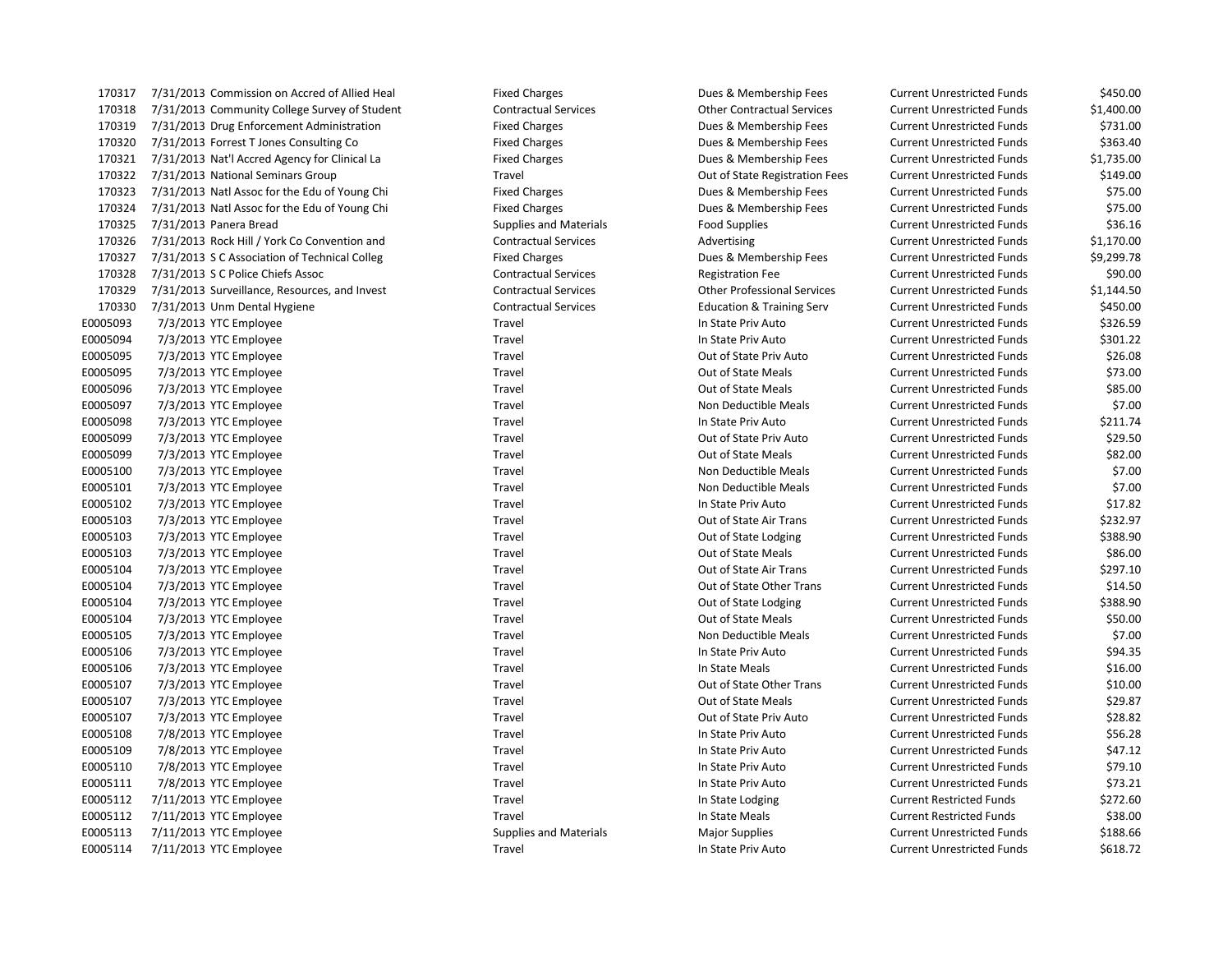| E0005115 | 7/11/2013<br>YTC Employee        |
|----------|----------------------------------|
| E0005115 | 7/11/2013 YTC Employee           |
| E0005116 | 7/11/2013<br><b>YTC Employee</b> |
| E0005116 | 7/11/2013<br><b>YTC Employee</b> |
| E0005117 | 7/11/2013<br><b>YTC Employee</b> |
| E0005117 | 7/11/2013<br><b>YTC Employee</b> |
| E0005117 | 7/11/2013<br><b>YTC Employee</b> |
| E0005118 | 7/11/2013<br><b>YTC Employee</b> |
| E0005119 | 7/11/2013<br><b>YTC Employee</b> |
| E0005119 | 7/11/2013<br><b>YTC Employee</b> |
| E0005120 | 7/11/2013<br><b>YTC Employee</b> |
| E0005120 | <b>YTC Employee</b><br>7/11/2013 |
| E0005121 | 7/11/2013<br><b>YTC Employee</b> |
| E0005122 | 7/11/2013<br><b>YTC Employee</b> |
| E0005123 | 7/12/2013<br><b>YTC Employee</b> |
| E0005123 | 7/12/2013<br><b>YTC Employee</b> |
| E0005124 | 7/12/2013<br><b>YTC Employee</b> |
| E0005124 | 7/12/2013<br>YTC Employee        |
| E0005124 | 7/12/2013<br><b>YTC Employee</b> |
| E0005124 | 7/12/2013<br><b>YTC Employee</b> |
| E0005125 | 7/12/2013<br><b>YTC Employee</b> |
| E0005125 | 7/12/2013<br><b>YTC Employee</b> |
| E0005126 | 7/12/2013<br><b>YTC Employee</b> |
| E0005126 | 7/12/2013<br><b>YTC Employee</b> |
| E0005127 | 7/16/2013<br><b>YTC Employee</b> |
| E0005128 | 7/17/2013<br><b>YTC Employee</b> |
| E0005128 | 7/17/2013<br><b>YTC Employee</b> |
| E0005128 | 7/17/2013<br><b>YTC Employee</b> |
| E0005129 | 7/17/2013<br><b>YTC Employee</b> |
| E0005130 | 7/17/2013<br><b>YTC Employee</b> |
| E0005130 | 7/17/2013<br><b>YTC Employee</b> |
| E0005130 | 7/17/2013<br><b>YTC Employee</b> |
| E0005131 | 7/17/2013<br><b>YTC Employee</b> |
| E0005132 | 7/18/2013<br><b>YTC Employee</b> |
| E0005132 | 7/18/2013<br><b>YTC Employee</b> |
| E0005132 | 7/18/2013<br><b>YTC Employee</b> |
| E0005133 | <b>YTC Employee</b><br>7/18/2013 |
| E0005134 | 7/18/2013<br><b>YTC Employee</b> |
| E0005134 | 7/18/2013<br><b>YTC Employee</b> |
| E0005135 | 7/18/2013<br><b>YTC Employee</b> |
| E0005136 | 7/18/2013<br><b>YTC Employee</b> |
| E0005137 | 7/19/2013<br><b>YTC Employee</b> |
| E0005137 | 7/19/2013<br><b>YTC Employee</b> |
| E0005138 | 7/19/2013<br><b>YTC Employee</b> |
| E0005139 | 7/19/2013<br><b>YTC Employee</b> |
| E0005139 | 7/19/2013<br><b>YTC Employee</b> |
| E0005139 | <b>YTC Employee</b><br>7/19/2013 |

E0005115 7/11/2013 YTC Employee Travel Travel Travel Travel In State Priv Auto Current Unrestricted Funds \$40.74 E0005115 7/11/2013 YTC Employee Travel Travel Travel Current Out of State Priv Auto Current Unrestricted Funds \$24.63 Travel **EXECUTE:** Travel Current Unrestricted Funds Current Unrestricted Funds 515.14 E0015 Travel Travel Current Unrestricted Funds (ST3.00 Travel **EXECUTE:** Conserved the Out of State Priv Auto Current Unrestricted Funds \$17.23 Travel **End and State Misc Travel Exp** Current Unrestricted Funds \$2.00 E0005117 7/11/2013 YTC Employee Travel In State Priv Auto Current Unrestricted Funds \$15.24 Travel **EXECUTE:** Travel In State Priv Auto **Current Unrestricted Funds** \$184.19 Travel **EXECUTE:** Travel Travel Current Unrestricted Funds 538.10 Travel **EXECUTE:** Travel Current Unrestricted Funds **Travel Current Unrestricted Funds** 5105.00 E0005120 7/11/2013 YTC Employee Travel Travel Travel Travel In State Priv Auto Current Unrestricted Funds \$27.46 E0005120 7/11/2013 YTC Employee The Same Travel Travel Travel In State Priv Auto Current Unrestricted Funds \$26.11 E0005121 7/11/2013 YTC Employee Travel Travel Travel Travel In State Priv Auto Current Unrestricted Funds \$226.00 E0005122 7/11/2013 YTC Employee Travel In State Priv Auto Current Restricted Funds \$75.39 E0005123 7/12/2013 YTC Employee Travel Travel Travel Current Out of State Priv Auto Current Unrestricted Funds \$28.12 Travel **EXECUTE:** Travel Current Unrestricted Funds between the S27.00 Travel **EXECUTE:** Travel Travel 2012 Travel Current Unrestricted Funds 5574.20 Travel **EXECUTE:** Current Unrestricted Funds \$25.00 E0005124 7/12/2013 YTC Employee Travel Out of State Other Trans Current Unrestricted Funds \$86.00 E001512 Travel Travel 2006 State Meals Current Unrestricted Funds \$73.00 E0005125 7/12/2013 YTC Employee Travel Out of State Meals Current Unrestricted Funds \$80.00 Travel **EXECUTE:** Travel Current Unrestricted Funds **Current Unrestricted Funds** 531.51 E0005126 Travel Control Current Unrestricted Funds in the S26.26 Travel **EXECUTE:** Travel Current Unrestricted Funds by S80.00 E0005127 7/16/2013 YTC Employee Contractual Services Education & Training Serv Current Unrestricted Funds \$897.00 E0005128 7/17/2013 YTC Employee Travel Travel Travel Current Out of State Priv Auto Current Unrestricted Funds \$26.72 Travel **EXECUTE:** Travel Travel Current Unrestricted Funds **S58.63** S58.63 Travel **EXECUTE:** Travel Current Unrestricted Funds by 144.00 Travel **Example 2006** 100 State Priv Auto Current Unrestricted Funds \$5.94 E0005130 Travel Travel Travel In State Lodging Current Unrestricted Funds \$510.83 E0005130 7ravel Travel 10005130 10005130 10005130 1n State Meals Current Unrestricted Funds 512.00 Travel **E0006130 1200 F1000 7/17/2013** In State Misc Travel Exp Current Unrestricted Funds \$41.60 Travel **EXECUTE:** In State Priv Auto Current Unrestricted Funds \$5.65 E0005132 7/18/2013 YTC Employee Travel In State Priv Auto Current Unrestricted Funds \$158.20 Travel **EXECUTE:** In State Lodging Current Unrestricted Funds \$61.82 Endel Entertainment under the United Travel In State Meals Current Unrestricted Funds 512.00 Contractual Services **Facial Services** Education & Training Serv Current Unrestricted Funds \$1,578.00 Travel **EXECUTE:** Travel Travel 10 1976 Travel In State Priv Auto Current Unrestricted Funds \$7.01 E0005134 7/18/2013 YTC Employee Travel Travel Travel Travel In State Priv Auto Current Unrestricted Funds \$37.51 Contractual Services **Francisc** Education & Training Serv Current Unrestricted Funds \$1,212.00 Supplies and Materials **Food Supplies** Food Supplies Current Unrestricted Funds \$43.78 E00051374.13 Travel In State Priv Auto Current Unrestricted Funds \$74.13 Travel **EXECUTE:** Travel Travel Non Deductible Meals Current Unrestricted Funds \$7.00 E0005138 Travel Travel In State Priv Auto Current Unrestricted Funds \$118.76 E0005139 7/19/2013 YTC Employee Travel Travel Travel Current Australian Current Restricted Funds \$29.18 E0005139 7/19/2013 YTC Employee Travel Travel Travel Current Restricted Funds \$137.00 nployee **Travel Travel See Current Restricted Funds** \$2.00 See See Current Restricted Funds \$2.00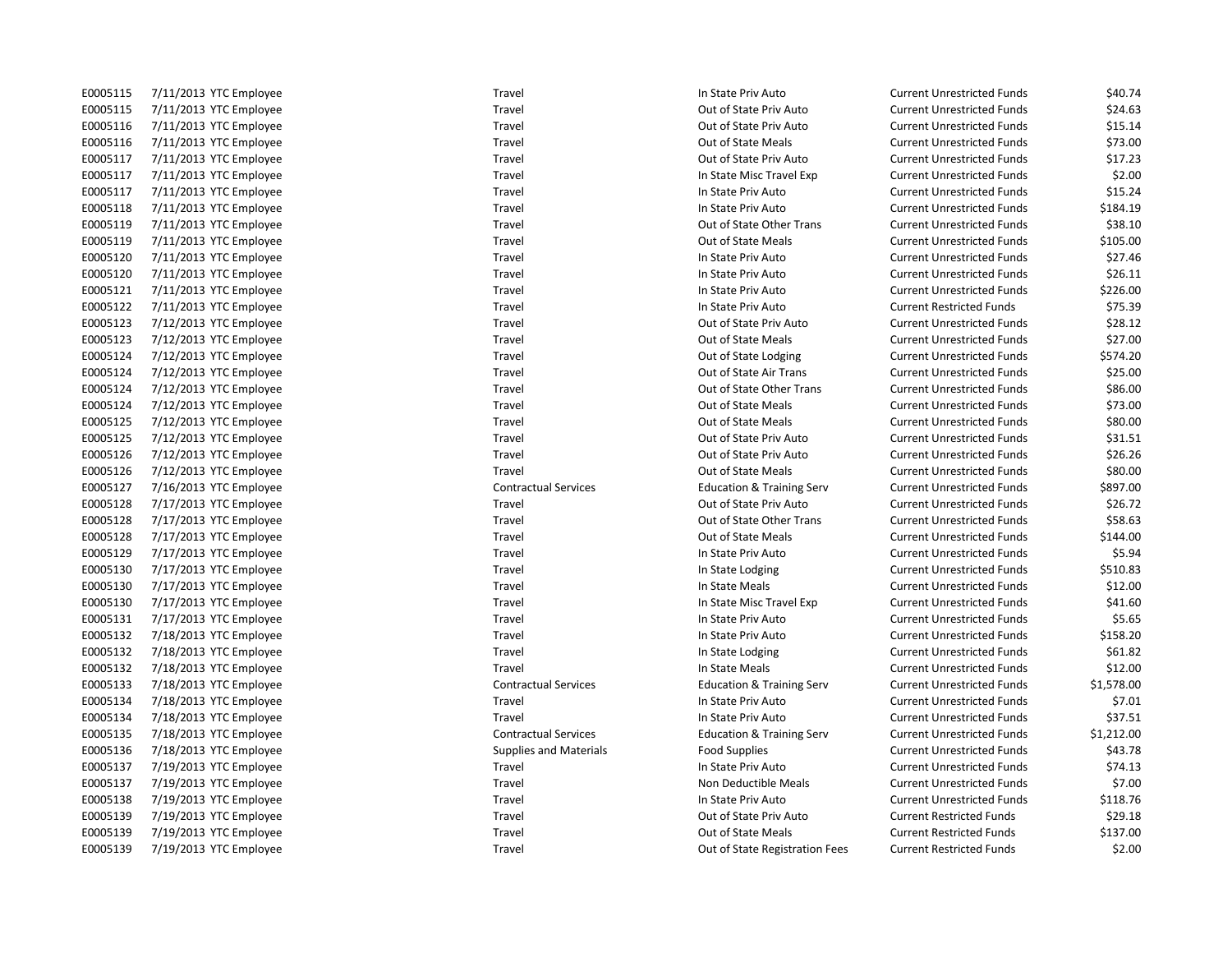| E0005140 | 7/19/2013 YTC Employee | Travel | In State Priv Auto             | <b>Current Unrestricted Funds</b> | \$49.16  |
|----------|------------------------|--------|--------------------------------|-----------------------------------|----------|
| E0005141 | 7/19/2013 YTC Employee | Travel | In State Priv Auto             | <b>Current Unrestricted Funds</b> | \$48.22  |
| E0005142 | 7/19/2013 YTC Employee | Travel | In State Priv Auto             | <b>Current Unrestricted Funds</b> | \$96.27  |
| E0005143 | 7/19/2013 YTC Employee | Travel | In State Priv Auto             | <b>Current Unrestricted Funds</b> | \$68.63  |
| E0005144 | 7/19/2013 YTC Employee | Travel | In State Priv Auto             | <b>Current Unrestricted Funds</b> | \$101.02 |
| E0005145 | 7/19/2013 YTC Employee | Travel | Out of State Meals             | <b>Current Unrestricted Funds</b> | \$31.07  |
| E0005146 | 7/19/2013 YTC Employee | Travel | In State Priv Auto             | <b>Current Unrestricted Funds</b> | \$26.98  |
| E0005147 | 7/19/2013 YTC Employee | Travel | Out of State Priv Auto         | <b>Current Unrestricted Funds</b> | \$14.47  |
| E0005148 | 7/19/2013 YTC Employee | Travel | Non Deductible Meals           | <b>Current Unrestricted Funds</b> | \$7.00   |
| E0005149 | 7/19/2013 YTC Employee | Travel | In State Priv Auto             | <b>Current Unrestricted Funds</b> | \$74.46  |
| E0005150 | 7/19/2013 YTC Employee | Travel | In State Priv Auto             | <b>Current Unrestricted Funds</b> | \$58.31  |
| E0005151 | 7/23/2013 YTC Employee | Travel | In State Priv Auto             | <b>Current Unrestricted Funds</b> | \$74.80  |
| E0005151 | 7/23/2013 YTC Employee | Travel | In State Meals                 | <b>Current Unrestricted Funds</b> | \$26.00  |
| E0005152 | 7/23/2013 YTC Employee | Travel | In State Priv Auto             | <b>Current Unrestricted Funds</b> | \$7.83   |
| E0005153 | 7/23/2013 YTC Employee | Travel | In State Priv Auto             | <b>Current Unrestricted Funds</b> | \$28.80  |
| E0005154 | 7/23/2013 YTC Employee | Travel | In State Priv Auto             | <b>Current Unrestricted Funds</b> | \$40.11  |
| E0005154 | 7/23/2013 YTC Employee | Travel | Non Deductible Meals           | <b>Current Unrestricted Funds</b> | \$7.00   |
| E0005155 | 7/23/2013 YTC Employee | Travel | Out of State Meals             | <b>Current Unrestricted Funds</b> | \$71.00  |
| E0005155 | 7/23/2013 YTC Employee | Travel | Out of State Air Trans         | <b>Current Unrestricted Funds</b> | \$25.00  |
| E0005155 | 7/23/2013 YTC Employee | Travel | Out of State Registration Fees | <b>Current Unrestricted Funds</b> | \$585.00 |
| E0005155 | 7/23/2013 YTC Employee | Travel | Out of State Other Trans       | <b>Current Unrestricted Funds</b> | \$49.00  |
| E0005155 | 7/23/2013 YTC Employee | Travel | Out of State Misc Travel       | <b>Current Unrestricted Funds</b> | \$32.00  |
| E0005156 | 7/23/2013 YTC Employee | Travel | In State Priv Auto             | <b>Current Unrestricted Funds</b> | \$246.38 |
| E0005157 | 7/23/2013 YTC Employee | Travel | Out of State Priv Auto         | <b>Current Unrestricted Funds</b> | \$23.16  |
| E0005157 | 7/23/2013 YTC Employee | Travel | Out of State Meals             | <b>Current Unrestricted Funds</b> | \$82.00  |
| E0005158 | 7/23/2013 YTC Employee | Travel | In State Priv Auto             | <b>Current Unrestricted Funds</b> | \$26.98  |
| E0005159 | 7/23/2013 YTC Employee | Travel | In State Priv Auto             | <b>Current Unrestricted Funds</b> | \$353.69 |
| E0005160 | 7/23/2013 YTC Employee | Travel | In State Priv Auto             | <b>Current Unrestricted Funds</b> | \$38.30  |
| E0005161 | 7/23/2013 YTC Employee | Travel | In State Priv Auto             | <b>Current Unrestricted Funds</b> | \$76.26  |
| E0005162 | 7/23/2013 YTC Employee | Travel | In State Priv Auto             | <b>Current Unrestricted Funds</b> | \$52.64  |
| E0005163 | 7/23/2013 YTC Employee | Travel | In State Priv Auto             | <b>Current Unrestricted Funds</b> | \$244.20 |
| E0005164 | 7/23/2013 YTC Employee | Travel | In State Priv Auto             | <b>Current Unrestricted Funds</b> | \$100.78 |
| E0005165 | 7/23/2013 YTC Employee | Travel | In State Priv Auto             | <b>Current Unrestricted Funds</b> | \$58.31  |
| E0005166 | 7/23/2013 YTC Employee | Travel | Out of State Meals             | <b>Current Unrestricted Funds</b> | \$112.00 |
| E0005167 | 7/23/2013 YTC Employee | Travel | Out of State Meals             | <b>Current Unrestricted Funds</b> | \$112.00 |
| E0005168 | 7/23/2013 YTC Employee | Travel | Out of State Meals             | <b>Current Unrestricted Funds</b> | \$112.00 |
| E0005169 | 7/23/2013 YTC Employee | Travel | Out of State Meals             | <b>Current Unrestricted Funds</b> | \$112.00 |
| E0005170 | 7/23/2013 YTC Employee | Travel | In State Priv Auto             | <b>Current Unrestricted Funds</b> | \$28.36  |
| E0005171 | 7/23/2013 YTC Employee | Travel | In State Priv Auto             | <b>Current Restricted Funds</b>   | \$64.97  |
| E0005171 | 7/23/2013 YTC Employee | Travel | In State Priv Auto             | <b>Current Restricted Funds</b>   | \$18.64  |
| E0005171 | 7/23/2013 YTC Employee | Travel | In State Priv Auto             | <b>Current Restricted Funds</b>   | \$64.97  |
| E0005172 | 7/23/2013 YTC Employee | Travel | In State Priv Auto             | <b>Current Restricted Funds</b>   | \$130.51 |
| E0005173 | 7/23/2013 YTC Employee | Travel | Out of State Priv Auto         | <b>Current Unrestricted Funds</b> | \$15.14  |
| E0005173 | 7/23/2013 YTC Employee | Travel | Out of State Meals             | <b>Current Unrestricted Funds</b> | \$137.00 |
| E0005174 | 7/23/2013 YTC Employee | Travel | In State Priv Auto             | <b>Current Unrestricted Funds</b> | \$100.64 |
| E0005175 | 7/23/2013 YTC Employee | Travel | In State Priv Auto             | <b>Current Restricted Funds</b>   | \$205.66 |
| E0005175 | 7/23/2013 YTC Employee | Travel | In State Meals                 | <b>Current Restricted Funds</b>   | \$75.00  |